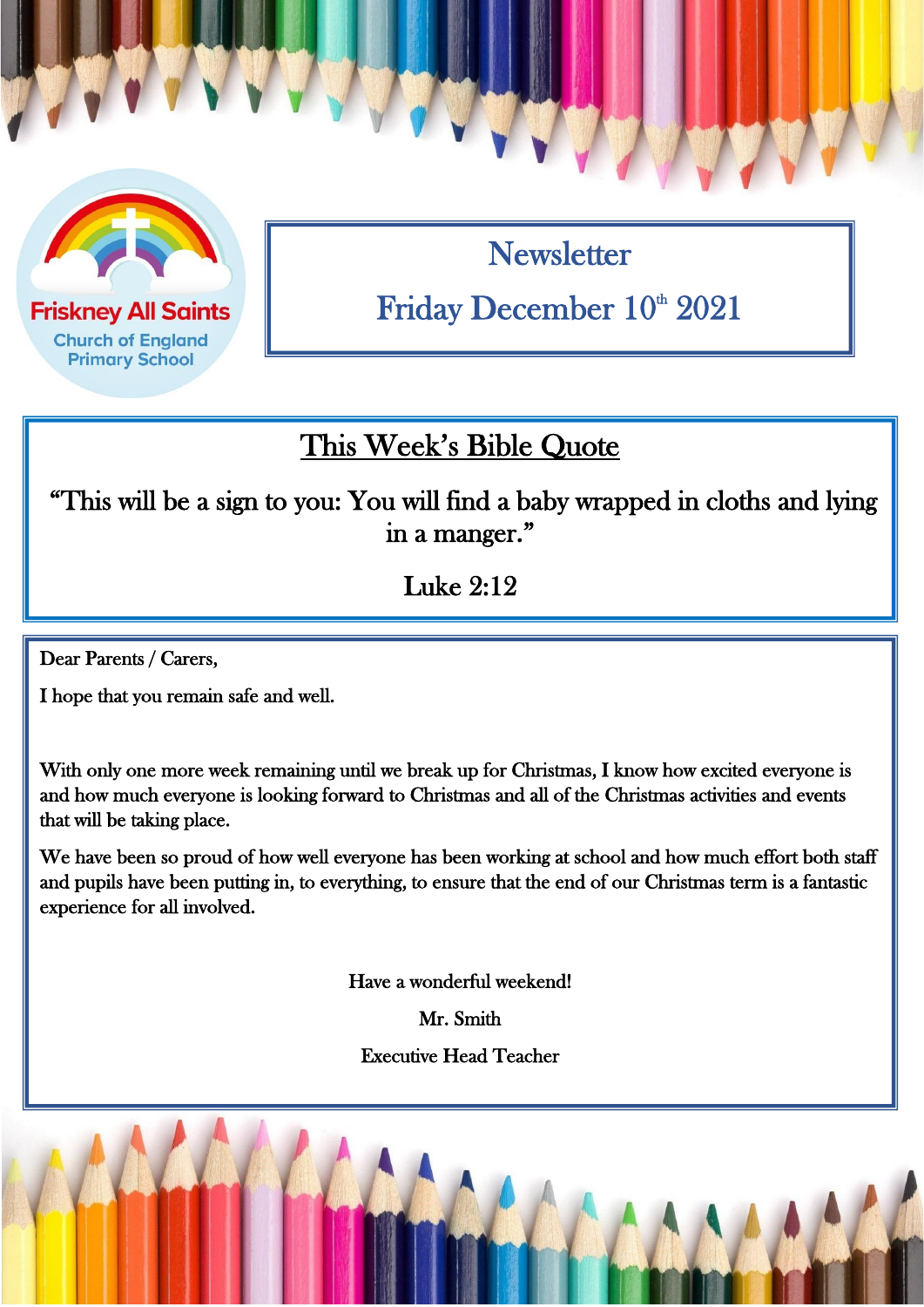

# How are you going to use the Friskney 5 this week?

## THUNK OF THE WEEK

(Something to get you thinking about as a family at home)

# What colour is sorry?



| This Week's POM POM Challenge |                 |                  |                     |  |
|-------------------------------|-----------------|------------------|---------------------|--|
| $\rm Class$                   | <b>POM POMs</b> | Points this week | <b>Total Points</b> |  |
|                               | <b>392</b>      |                  | 19                  |  |
| 9.                            | 327             | 3                | 12                  |  |
| 3                             | 268             |                  | 18                  |  |
|                               | 304             | 9                |                     |  |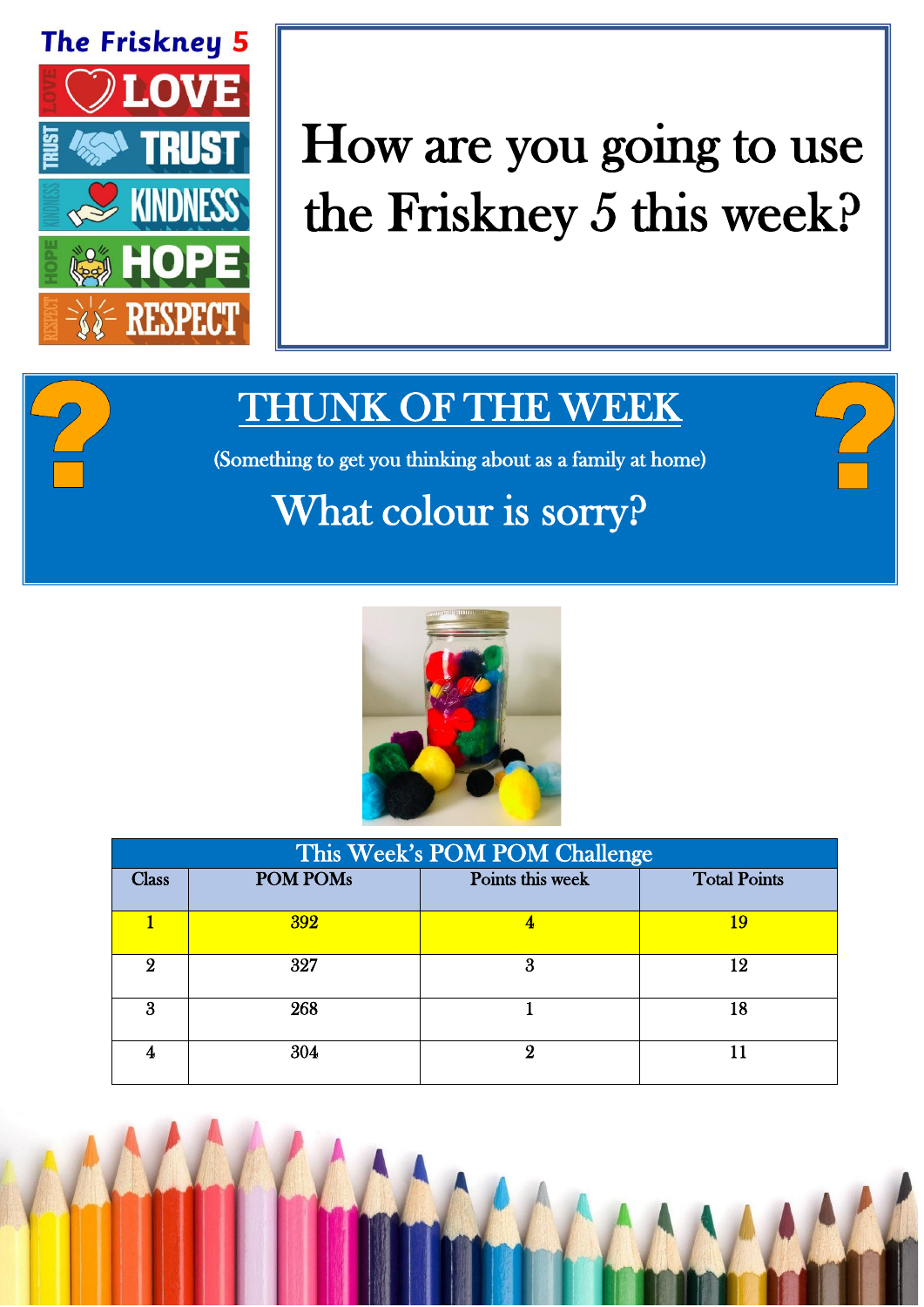

| This Week's Star of the Week |                                                                                  |  |  |
|------------------------------|----------------------------------------------------------------------------------|--|--|
| Class 1                      |                                                                                  |  |  |
| <b>Jaxon Fox</b>             | For growing in confidence.                                                       |  |  |
|                              |                                                                                  |  |  |
| Class 2                      |                                                                                  |  |  |
| <b>Oscar Panton</b>          | For trying really hard with his handwriting.                                     |  |  |
| <b>Edith Anderson</b>        | For super reading.                                                               |  |  |
| Class 3                      |                                                                                  |  |  |
| Georgia Leech                | For being so brave this week.                                                    |  |  |
| Annabelle Judd               | For great ideas in English this week.                                            |  |  |
| Class <sub>4</sub>           |                                                                                  |  |  |
| Lenni Elwood                 | For consistent concentration and good effort in lessons this week.               |  |  |
| <b>Evie Goy</b>              | For always working hard and showing our value of respect to peers<br>and adults. |  |  |

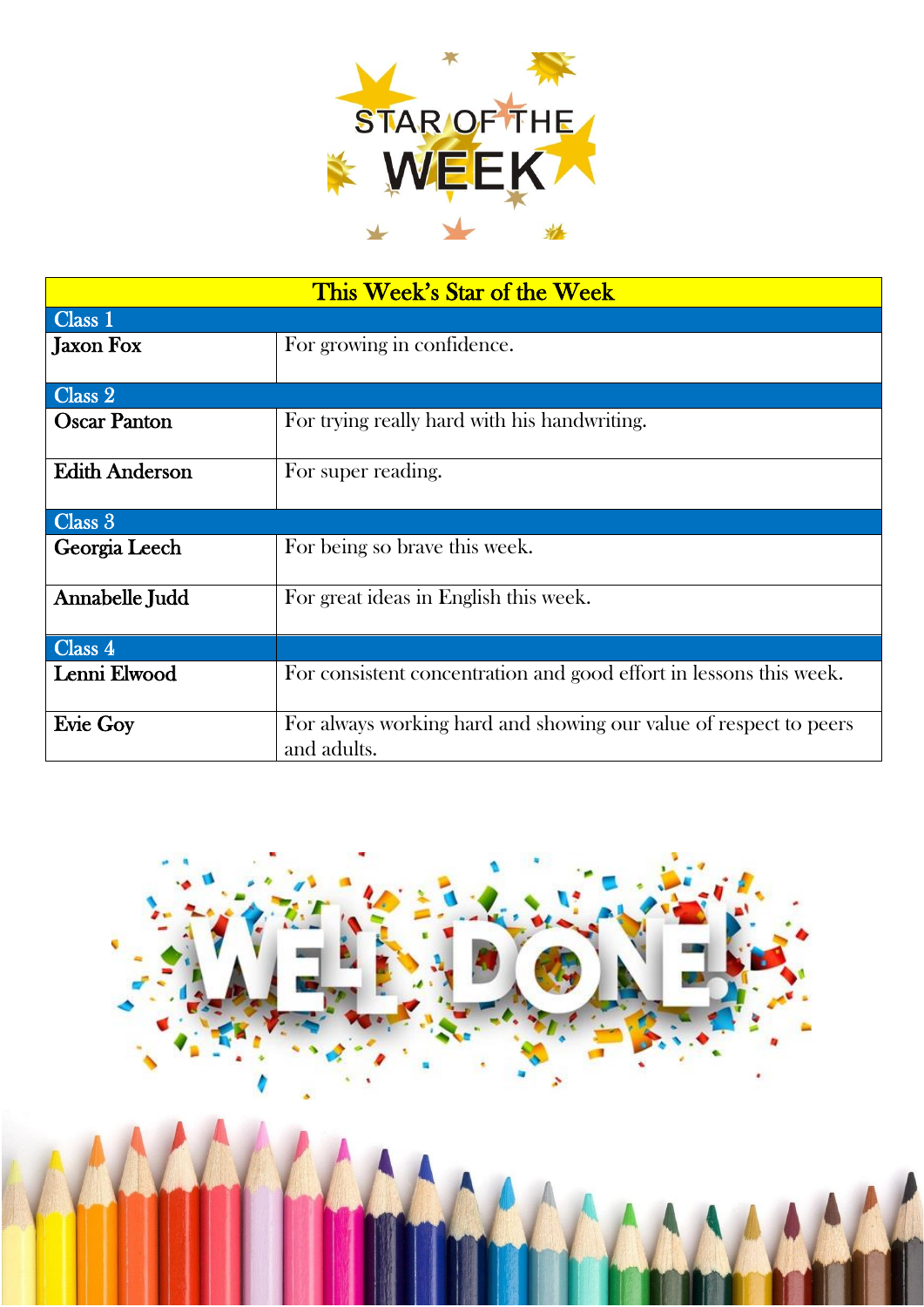

| Class 1 | 84.55% |
|---------|--------|
| Class 2 | 90.63% |
| Class 3 | 95.22% |
| Class 4 | 88.54% |

Well done to Class 3 this week for having the best attendance, keep up the good work!



Just a reminder that after school finishes at 4:15pm every day promptly. If you could please ensure that children who attend after school club are picked up by 4:15pm at the latest.

Reminder!

Please don't forget that if you require before or after school care, we do run a breakfast club from 07:45am – 08:30am for a cost of £3 and an after-school club which runs from 3:00pm – 4:15pm at a cost of £5.

Both can be booked via Parent Pay, if you would like any more information about either of these, please feel free to contact the school office.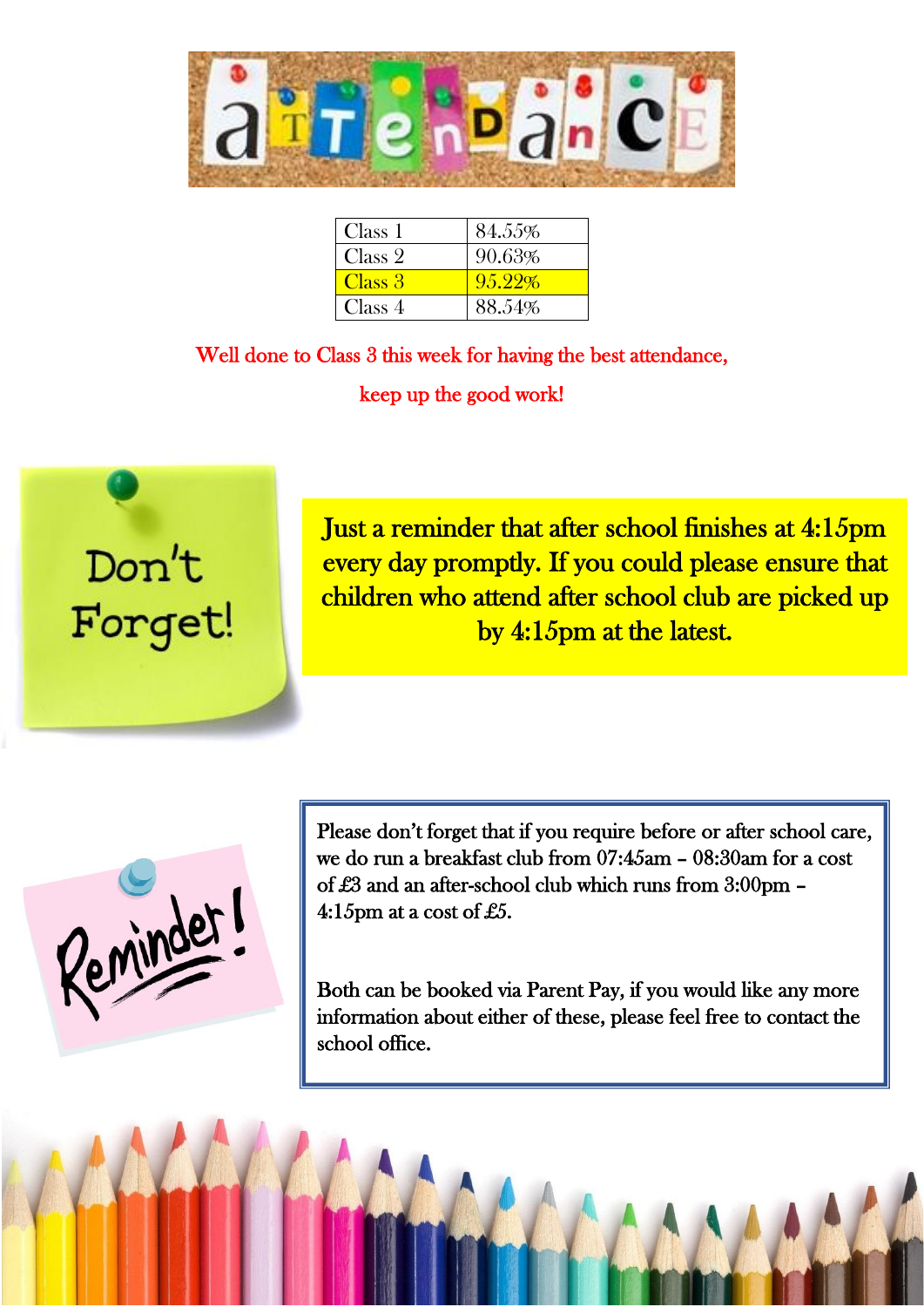### Some Photos of Class 4 pupils making hats for the school Christmas Dinner.







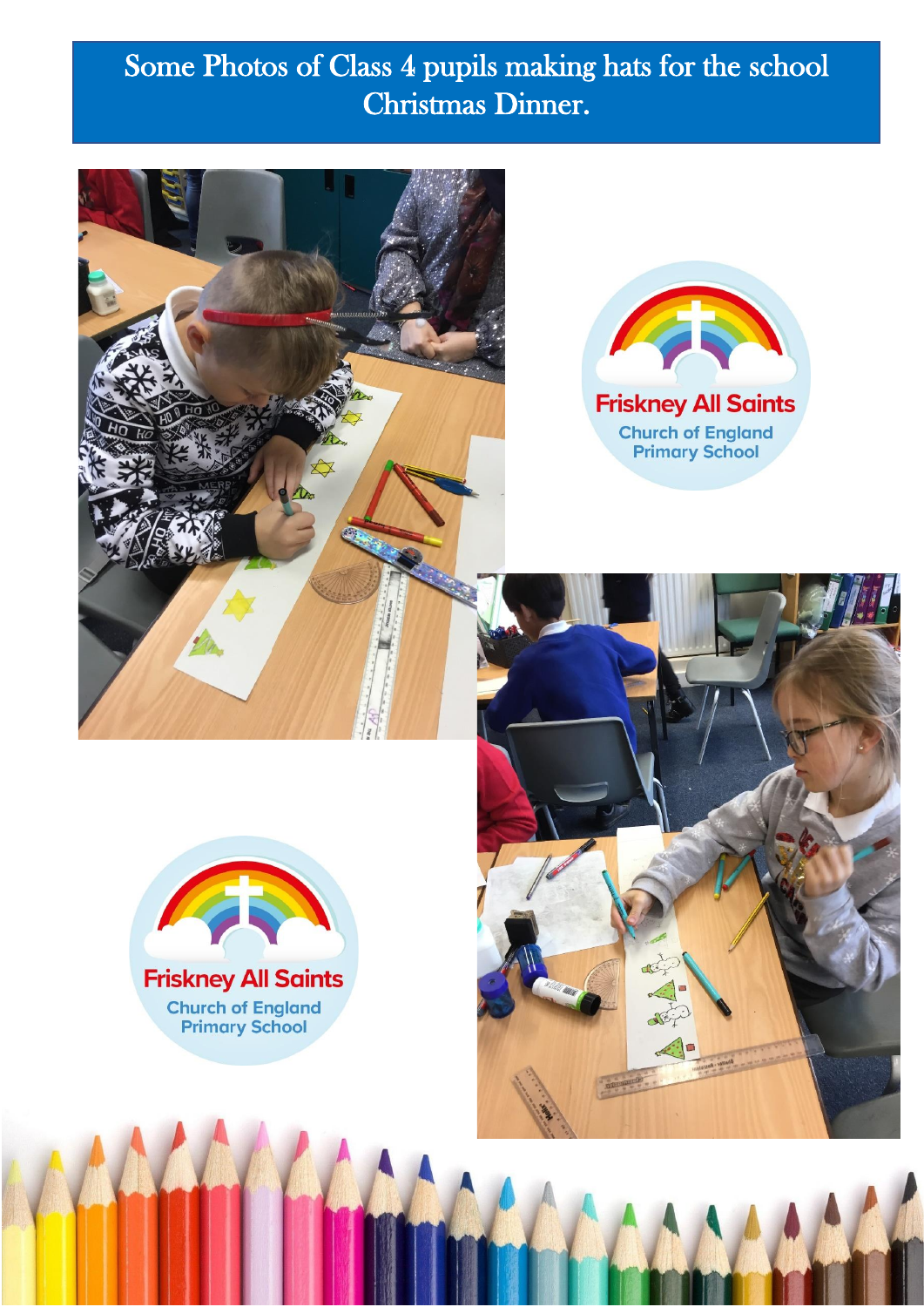

#### Last Week of Term Information:

#### Monday:

Class 1 and 2 Nativity at 2pm. Entrance by ticket. Currently this is going ahead with social distancing in the hall. We politely request that those attending wear a face covering. We will also have doors/windows open for added ventilation so please come well wrapped up.

#### Tuesday:

Class 1 and 2 Nativity at 6pm. Entrance by ticket. Currently this is going ahead with social distancing in the hall. We politely request that those attending wear a face covering. We will also have doors/windows open for added ventilation so please come well wrapped up.

#### Wednesday:

Whole school Christingle at 1.30pm in Church. This event will unfortunately be held without parents this year. Please be reassured that we have extra staff in place to ensure the event happens safely. As a further safety measure, we will sit the youngest children at the front of the church with their Christingles in front of them but out of reaching distance whilst lit.

#### Thursday:

Class 3 and 4 Carol Concert at 3.10pm On the school playground. Parents are welcome and encouraged to social distance on the playground.

#### Friday:

School parties. During the party, the children will be provided with party snacks. These will be provided by the school and children with allergies have been accommodated. If you would like further information, please do get in touch.

Please note that the children will be making their Christingles on Wednesday morning in school. All items needed will be provided by the school.